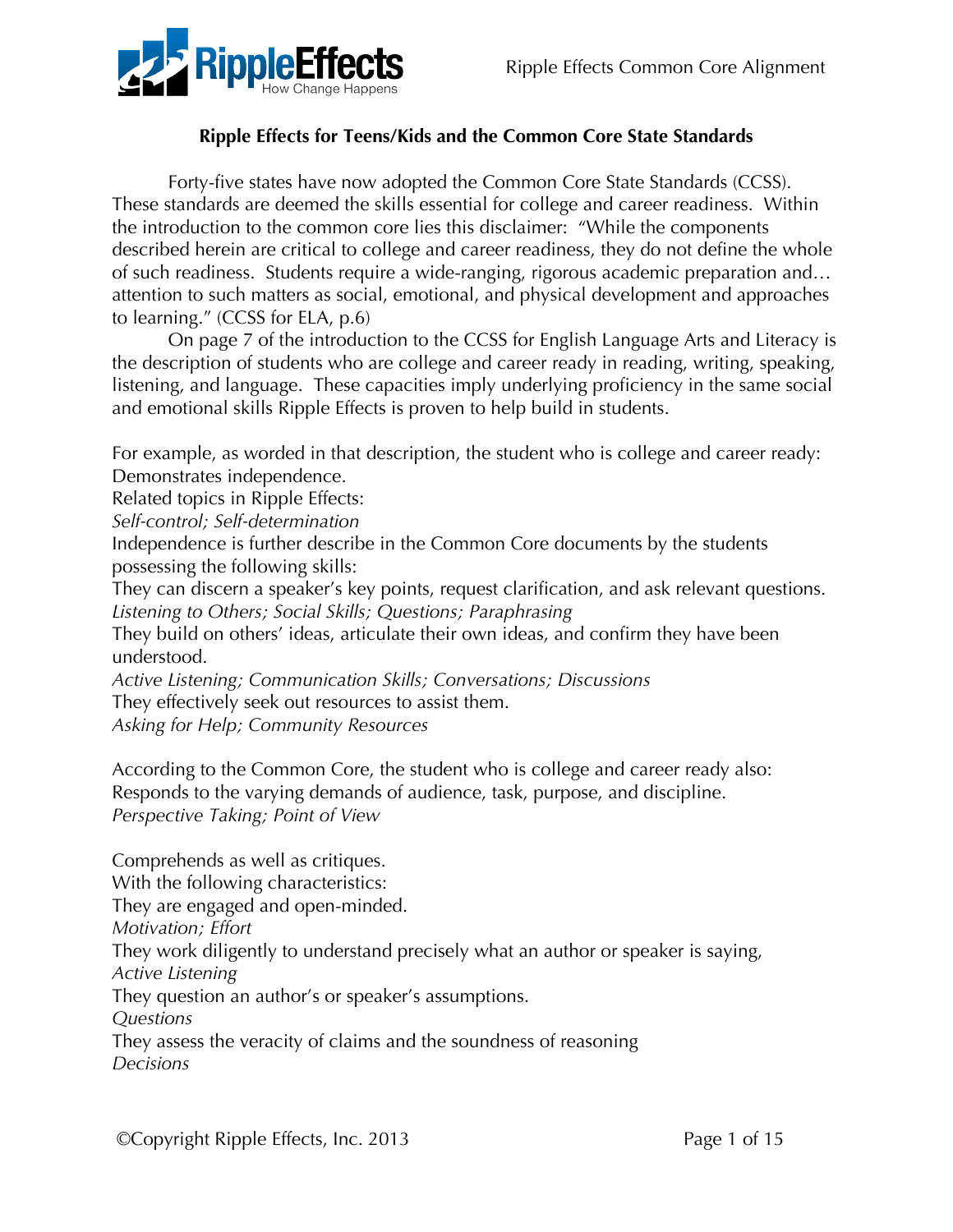

Comes to understand other perspectives and cultures. *Appreciating Diversity; Cultural Differences* With the following characteristics: They actively seek to understand other perspectives and cultures through reading and listening *Listening to Others; Perspective Taking;*  They are able to communicate effectively with people of varied backgrounds. *Background; Conversations* They evaluate other points of view critically and constructively. *Point of View*

Uses technology and digital media strategically and capably. *Internet Etiquette; Internet Safety*

In addition, while Ripple Effects isn't yet online the (on-line versions available by December 2013), it is a computer-based program that allows students to thoughtfully enhance their reading, writing, speaking, listening, and language use. As it is selfdirected, it allows them to tailor their searches to acquire useful information efficiently and then provides support in helping them to integrate what they are learning in this software with real world application.

Ripple Effects is therefore an effective tool in supporting the building of the Common Core. This can be seen more directly as we look at the standards detailed in the Common Core. The CCSS in English/Language Arts (ELA) are written as Anchor Standards. There are 10 Anchor Standards for Reading (R), 10 for Writing (W), 6 for Speaking and Listening (SL), and 6 for Language (L). The CCSS in Math (M) have, rather than Anchor Standards, 8 Standards for Mathematical Practice.

Ripple Effects support of student's growth and proficiency in the Common Core State Standards is accomplished in three ways – through the attributes Ripple Effects helps to build, the structure in which Ripple Effects delivers its lessons, and through the skills used in working through the Ripple Effects lessons.

# **ATTRIBUTES**

Looking more closely at how this works, some of the Anchor Standards imply or directly refer to an underlying Ripple Effect topic – an attribute students work to build while working through the Ripple Effects program.

#### READING (R)

CCSS R3. Analyze how and why individuals, events, and ideas develop and interact over the course of a text.

Requires and relates to the Ripple Effects' topics of: *Cause and Effect, Connection,* and *Understanding Motivation.*

©Copyright Ripple Effects, Inc. 2013 Page 2 of 15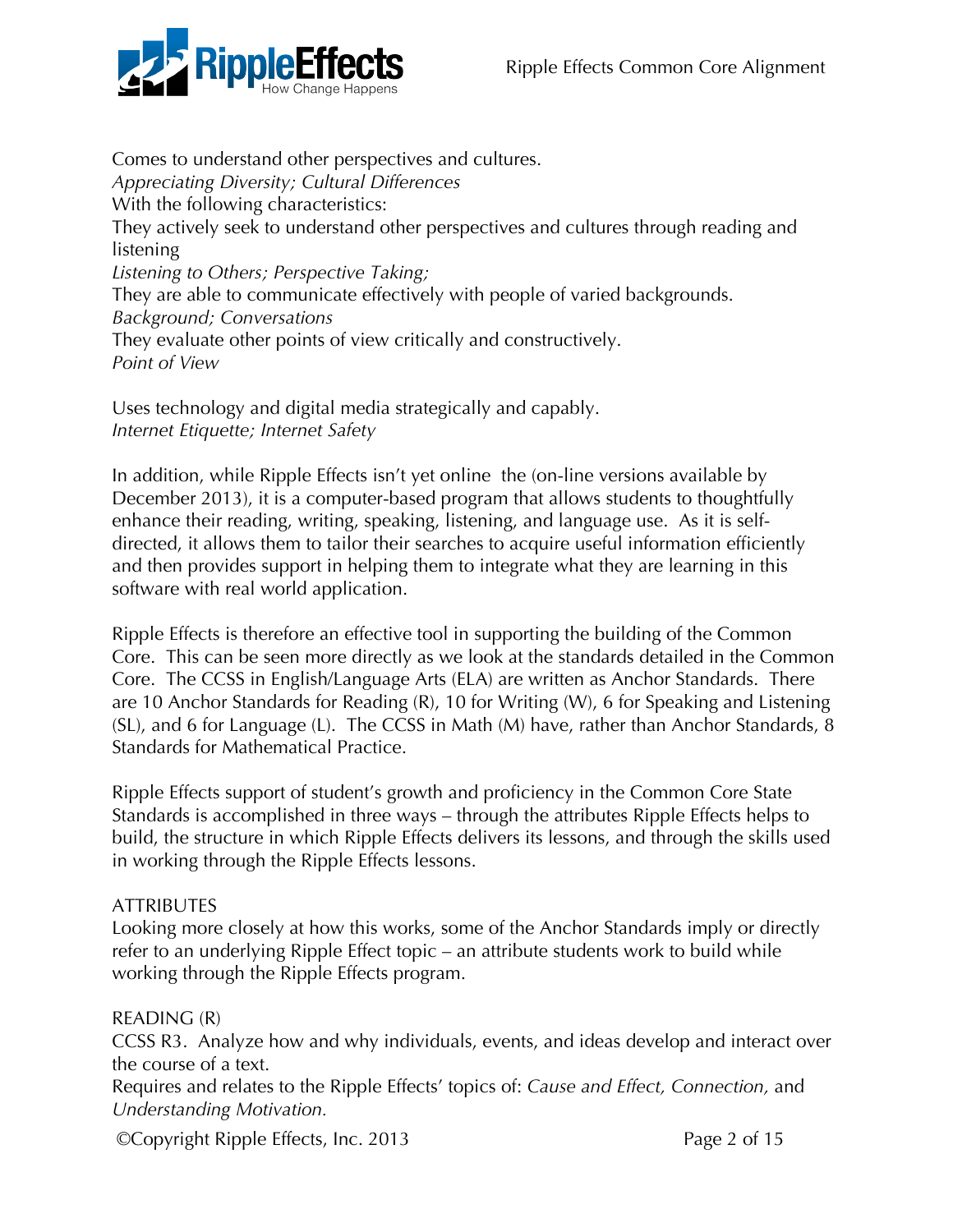

CCSS R6. Assess how point of view or purpose shapes the content and style of a text. Related topics in Ripple Effects: *Point of View, Perspective Taking*

CCSS R8. Delineate and evaluate the argument and specific claims in a text, including the validity of the reasoning as well as the relevance and sufficiency of the evidence. Related topics in Ripple Effects: *Evaluating Alternatives, Predicting Consequences, Decisions*

WRITING

CCSS W1: Write arguments to support claims in an analysis of substantive topics or texts, using valid reasoning and relevant and sufficient evidence. Related topic in Ripple Effects: *Opinions*

CCSS W2: Write informative/explanatory texts to examine and convey complex ideas and information clearly and accurately through the effective selection, organization, and analysis of content.

Related topics: *Organizing, Paraphrasing*

CCSS W3. Write narratives to develop real or imagined experiences or events using effective technique, well-chosen details, and well-structured event sequences. Requires the Ripple Effects topic: *Creativity*

CCSS W5. Develop and strengthen writing as needed by planning, revising, editing, rewriting, or trying a new approach. Related topic in Ripple Effects: *Trying*

CCSS W6. Use technology, including the Internet, to produce and publish writing and to interact and collaborate with others.

*Internet – connected; Internet – courtesy; Internet – etiquette; Internet – expressing yourself; Internet – reading people; Internet – sharing*

CCSS W8. Gather relevant information from multiple print and digital sources, assess the credibility and accuracy of each source, and integrate the information while avoiding plagiarism.

Relies on the Ripple Effects topic: *Honesty; Integrity; Truthfulness*

CCSS W10. Write routinely over extended time frames (time for research, reflection, and revision) and shorter time frames (a single sitting or a day or two) for a range of tasks, purposes, and audiences.

Related topic in Ripple Effects: *Reflecting on Performance*

©Copyright Ripple Effects, Inc. 2013 Page 3 of 15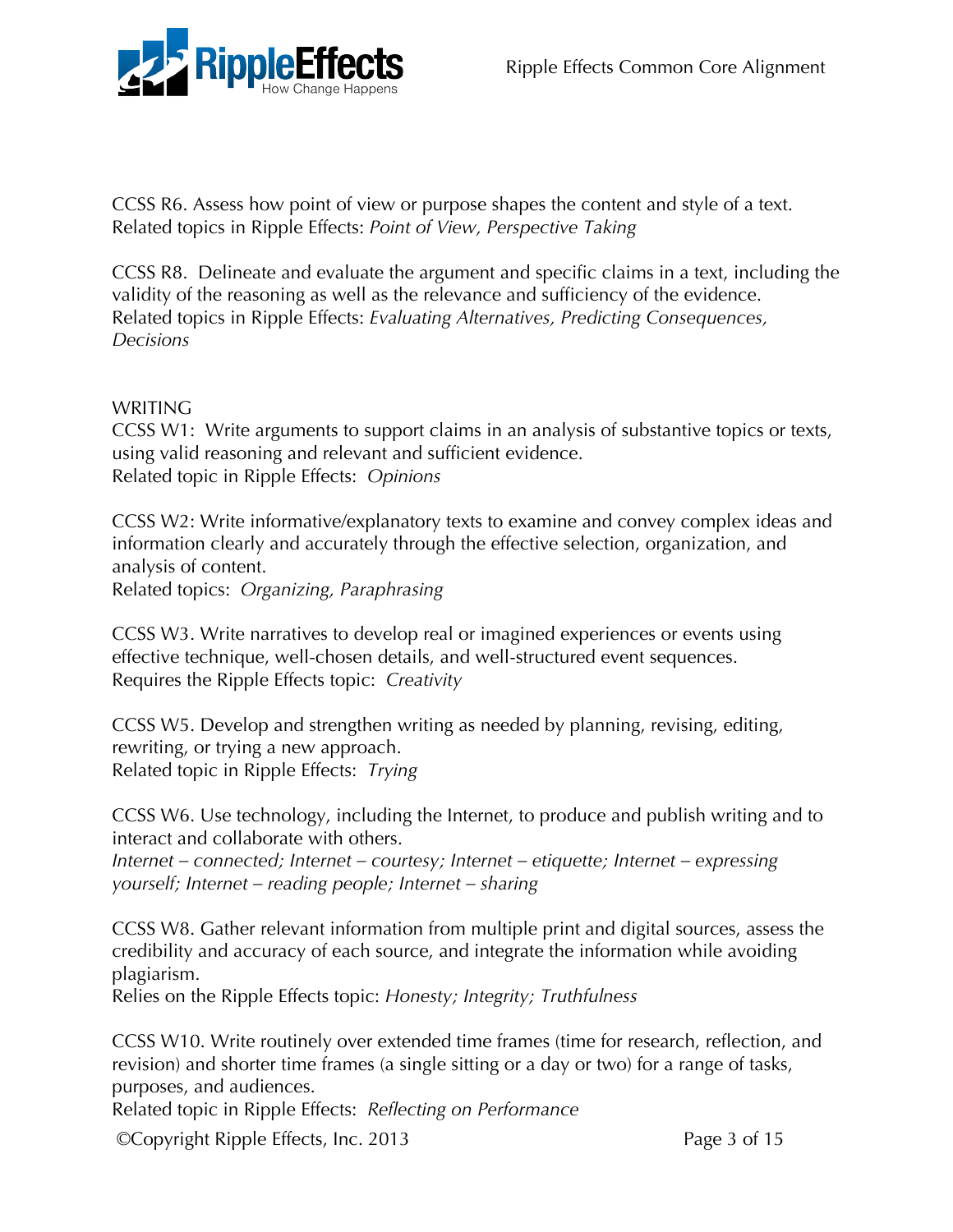

## SPEAKING AND LISTENING

CCSS SL1. Prepare for and participate effectively in a range of conversations and collaborations with diverse partners, building on others' ideas and expressing their own clearly and persuasively.

Required and relates to Ripple Effects' topics: *Active Listening; Appreciating Diversity; Conversations; Cultural Differences; Discussions; Group Skills*

CCSS SL3. Evaluate a speaker's point of view, reasoning, and use of evidence and rhetoric. Related topic in Ripple Effects: *Point of View, Evaluating Alternatives*

CCSS SL4. Present information, findings, and supporting evidence such that listeners can follow the line of reasoning and the organization, development, and style are appropriate to task, purpose, and audience.

Required and related topics: *Organizing; Perspective Taking*

CCSS SL6. Adapt speech to a variety of contexts and communicative tasks, demonstrating command of formal English when indicated or appropriate. Related topics in Ripple Effects: *Communication Skills; Dealing with Authority; Discussions; Conversations*

#### LANGUAGE

CCSS L1. Demonstrate command of the conventions of standard English grammar and usage when writing or speaking.

Relates to Ripple Effects Topic *Communication Skills*

CCSS L4. Determine or clarify the meaning of unknown and multiple-meaning words and phrases by using context clues, analyzing meaningful word parts, and consulting general and specialized reference materials, as appropriate. Required Ripple Effect Skill: *Using Resources*

CCSS L6. Acquire and use accurately a range of general academic and domain-specific words and phrases sufficient for reading, writing, speaking, and listening at the college and career readiness level; demonstrate independence in gathering vocabulary knowledge when considering a word or phrase important to comprehension or expression. Required Ripple Effect Skill: *Self-Determination*

#### MATH

CCSS M1. Make sense of problems and persevere in solving them. Related topics in Ripple Effects: *Perseverance, Problem Solving*

This is further described as:

They monitor and evaluate their progress and change course if necessary. Ripple Effects: *Reflecting on Performance: Solutions- Trying*

©Copyright Ripple Effects, Inc. 2013 Page 4 of 15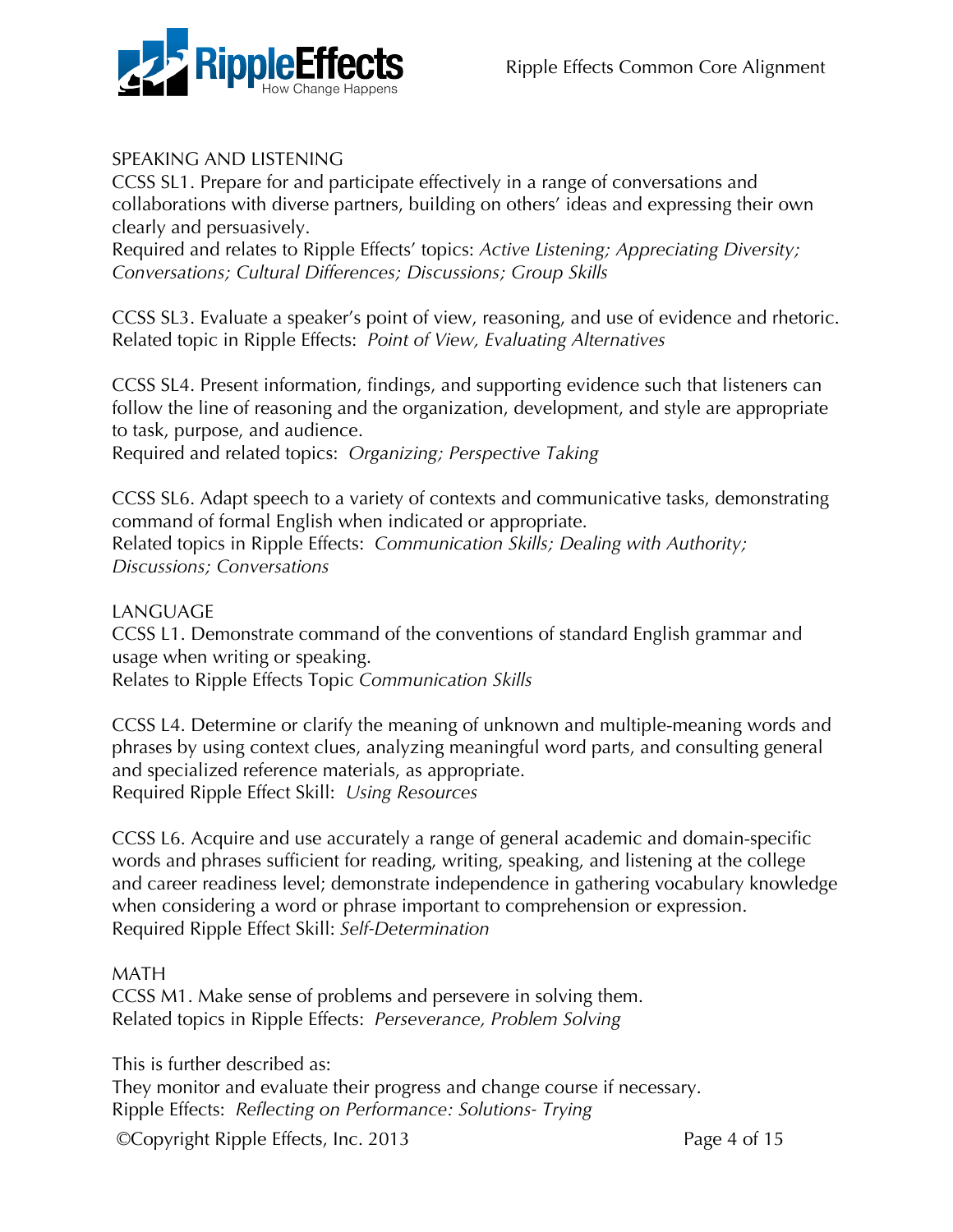

They can explain correspondences between equations, verbal descriptions, tables, and graphs or draw diagrams of important features and relationships, graph data, and search for regularity or trends.

Ripple Effects: *Cause and Effect*

CCSS M2. Reason abstractly and quantitatively. Related topics in Ripple Effects: *Problem Solving; Decisions*

CCSS M3. Construct viable arguments and critique the reasoning of others. Required Ripple Effects topics: *Solutions – evaluating*

Further described as:

They justify their conclusions, communicate them to others, and respond to the arguments of others.

Ripple Effects: *Social Skills; Communication Skills; Conversations; Discussions* They can listen or read the arguments of others, decide whether they make sense, and ask useful questions to clarify or improve the arguments.

Ripple Effects: *Communication Skills*; *Listening to Others; Solutions- evaluating; Asking Questions*

CCSS M4. Model with mathematics.

Described as:

They can apply the mathematics they know to solve problems arising in everyday life, society, and the workplace.

Ripple Effects: *Problem Solving; Solutions - trying* 

They routinely interpret their mathematical results in the context of the situation and reflect on whether the results make sense, possibly improving the model if it has not served its purpose.

Ripple Effects: *Reflecting on Performance; Solutions – evaluating*

CCSS M6. Attend to precision.

Described as: They try to communicate precisely to others. Ripple Effects: *Communication Skills*

CCSS M8. Look for and express regularity in repeated reasoning.

Described as:

They continually evaluate the reasonableness of their intermediate results. Ripple Effects: *Reflecting on Performance; Solutions- evaluating*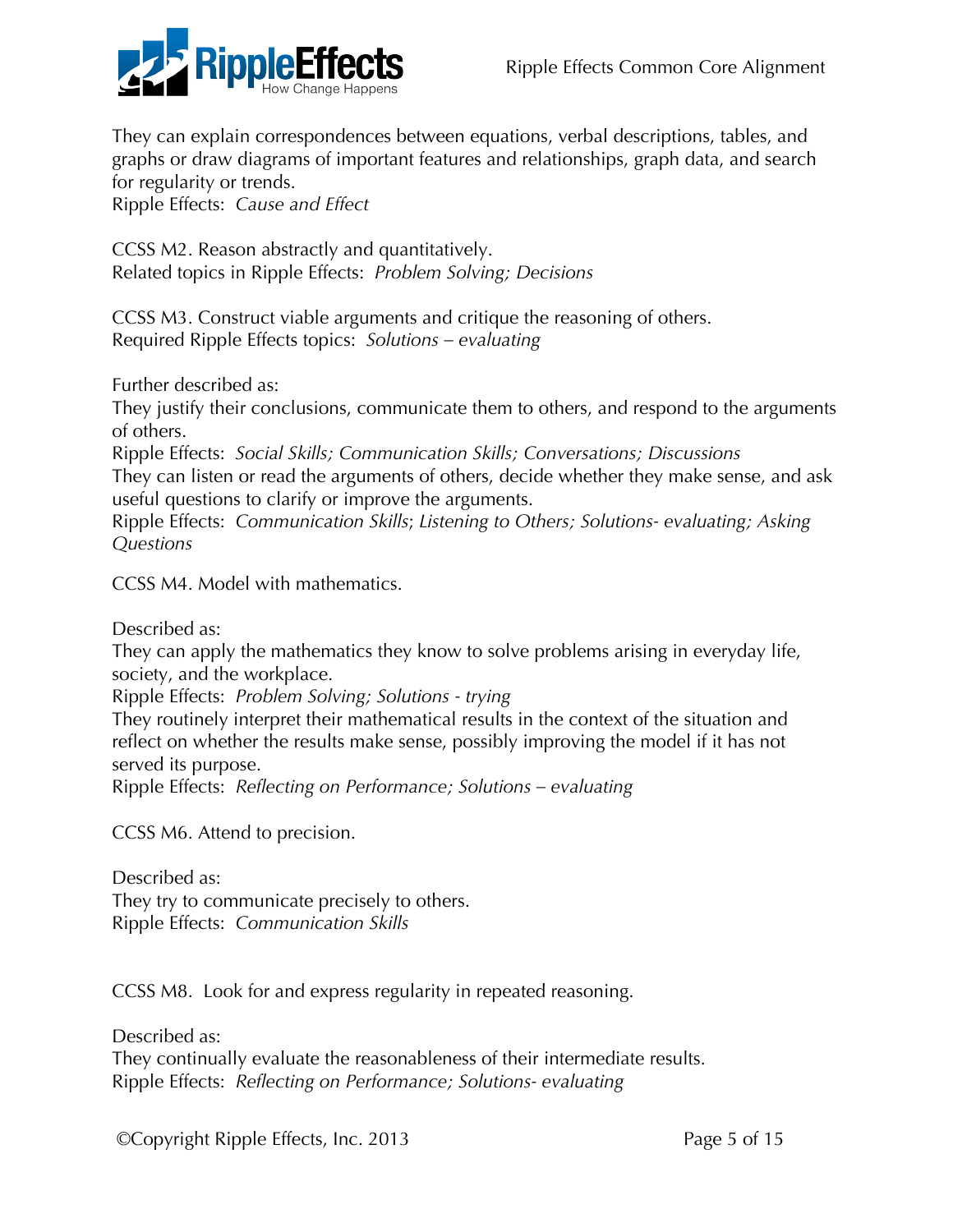

In chart format, this alignment looks like the following, with the type of standard – Reading, Writing, Speaking and Listening, Language, and Math on the vertical, and corresponding number of that standard on the horizontal.

|                  | 1                                                                                                                                | $\overline{2}$                            | 3                                                                                                                                                         | $\overline{\mathbf{4}}$                                                                                      | 5             | 6                                                                                                              | $\overline{7}$ | 8                                                                        | 9 | 10                           |
|------------------|----------------------------------------------------------------------------------------------------------------------------------|-------------------------------------------|-----------------------------------------------------------------------------------------------------------------------------------------------------------|--------------------------------------------------------------------------------------------------------------|---------------|----------------------------------------------------------------------------------------------------------------|----------------|--------------------------------------------------------------------------|---|------------------------------|
| R                |                                                                                                                                  |                                           | Cause and<br>Effect;<br>Connection;<br>Understanding<br>Motivation                                                                                        |                                                                                                              |               | Point of View;<br>Perspective<br>Taking                                                                        |                | Evaluating<br>Alternatives:<br>Predicting<br>Consequences<br>; Decisions |   |                              |
| W                | Opinions                                                                                                                         | $\overline{Organizing}$ ;<br>Paraphrasing | Creativity                                                                                                                                                |                                                                                                              | <b>Trying</b> | $Internet -$<br>Connected;<br>Courtesy;<br>Etiquette;<br>Expressing<br>Yourself;<br>Reading<br>People; Sharing |                | Honesty;<br>Integrity;<br><b>Truthfulness</b>                            |   | Reflecting on<br>Performance |
| $\mathbf S$<br>L | Active<br>Listening;<br>Appreciating<br>Diversity;<br>Conversations;<br>Cultural<br>Differences;<br>Discussions;<br>Group Skills |                                           | Point of View,<br>Evaluating<br>Alternatives                                                                                                              | Organizing;<br>Perspective<br>Taking                                                                         |               | Communicatio<br>n Skills;<br>Dealing with<br>Authority;<br>Discussions;<br>Conversations                       |                |                                                                          |   |                              |
| L                | Communicatio<br>n Skills                                                                                                         |                                           |                                                                                                                                                           | Using<br><b>Resources</b>                                                                                    |               | Self-<br>Determination                                                                                         |                |                                                                          |   |                              |
| $\mathbf{M}$     | Perseverance,<br>Problem<br>Solving;<br>Reflecting on<br>Performance:<br>Solutions-<br>Trying; Cause<br>and Effect               | Problem<br>Solving;<br>Decisions          | Solutions-<br>evaluating;<br>Social Skills;<br>Communicatio<br>n Skills;<br>Conversations;<br>Discussions;<br>Listening to<br>Others; Asking<br>Questions | Problem<br>Solving;<br>Solutions-<br>Trying;<br>Reflecting on<br>Performance;<br>$Solutions -$<br>evaluating |               | Communicatio<br>n Skills                                                                                       |                | Reflecting on<br>Performance;<br>Solutions-<br>evaluating                |   |                              |

In addition to the more direct alignment with the CCSS outlined above, Ripple Effects addresses other school readiness attributes that assist a student in gaining proficiency in the CCSS. These include, but are not limited to:

*Asking for Help; Assertiveness; Attendance; Attention; Conflict Resolution; Dependability; Dropping Out; Higher Education; Effort; Following Instructions; Goals; Grades; Homework; Mentors; Mistakes; Performance; Quitting; Reading Problems; School Habits;*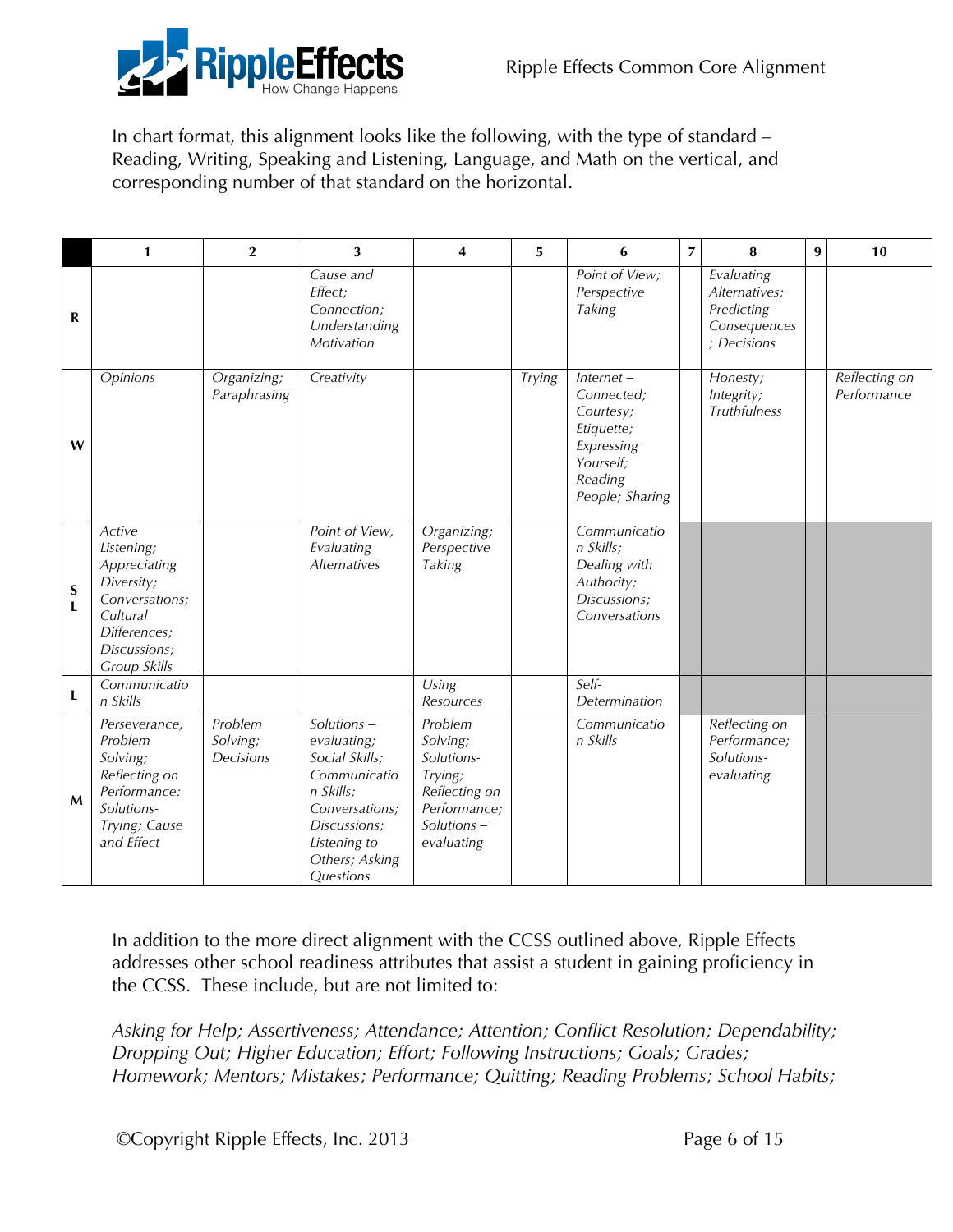

*School – Unsafe; Skipping School; School Failure; Stress; Study Habits; Tardy; Teacher; Tests; Time Management; Transitions*

## STRUCTURE:

The structure and design elements in Ripple Effects also support and align with the CCSS in both literacy and math. Ripple Effects is a self-directed computer based teaching tool, navigated through an expert system housing hundreds of topics that provide specific best practices aimed at meeting individual needs. Each Ripple Effects topic has potentially nine different elements – *Case Study* – a scenario and discussion question that sets the stage for the topic at hand; *Info –* which provides a cognitive framework for the topic; *How to* – information aimed at changing behavior; *True Stories* – which provide affective motivation for adopting the change; *Model* – video based peer modeling; *Apply It –* which provides transfer of training in the contexts of *Family and Friends, Media, Sports*  and *Role Play*; *Brain* – which houses journal writing with writing prompts provided; *Profile –* an interactive self-assessment; and *Got It!* – an assessment of content mastery. Each of these elements can be accessed in any order, and is text based, while a peer voice reads the text aloud.

This system directly works to address the following CCSS:

#### READING:

CCSS R1. Read closely to determine what the text says explicitly and to make logical inferences from it; cite specific textual evidence when writing or speaking to support conclusions drawn from the text.

*Case Study, Info* and *How To* provide text and then ask follow up questions aimed at determining both what the text says, and what logical inferences can come from the text. *Apply It* asks the reader to take what was written about in the text and

make an inference regarding how they could use that skill in real world domains.

 *Got It!* tests content mastery by asking questions regarding what was written explicitly in the text.

CCSS R2. Determine central ideas or themes of a text and analyze their development; summarize the key supporting details and ideas.

*Info* and *How To* often use follow up questions that require the reader to summarize the main idea of the content.

CCSS R3. Analyze how and why individuals, events, and ideas develop and interact over the course of a text.

In the Ripple Effects structure, ideas are first introduced in *Case Study*, and then developed through *Info* and *How To*. They are shown in action through *True Story* and *Model*, and finally, practical applications for the ideas are presented in *Apply It*. This predictable format provides scaffolding for the student to do an independent analysis of the development and interaction of ideas.

 CCSS R4. Interpret words and phrases as they are used in a text, including determining technical, connotative, and figurative meanings, and analyze how specific word choices shape meaning or tone.

©Copyright Ripple Effects, Inc. 2013 Page 7 of 15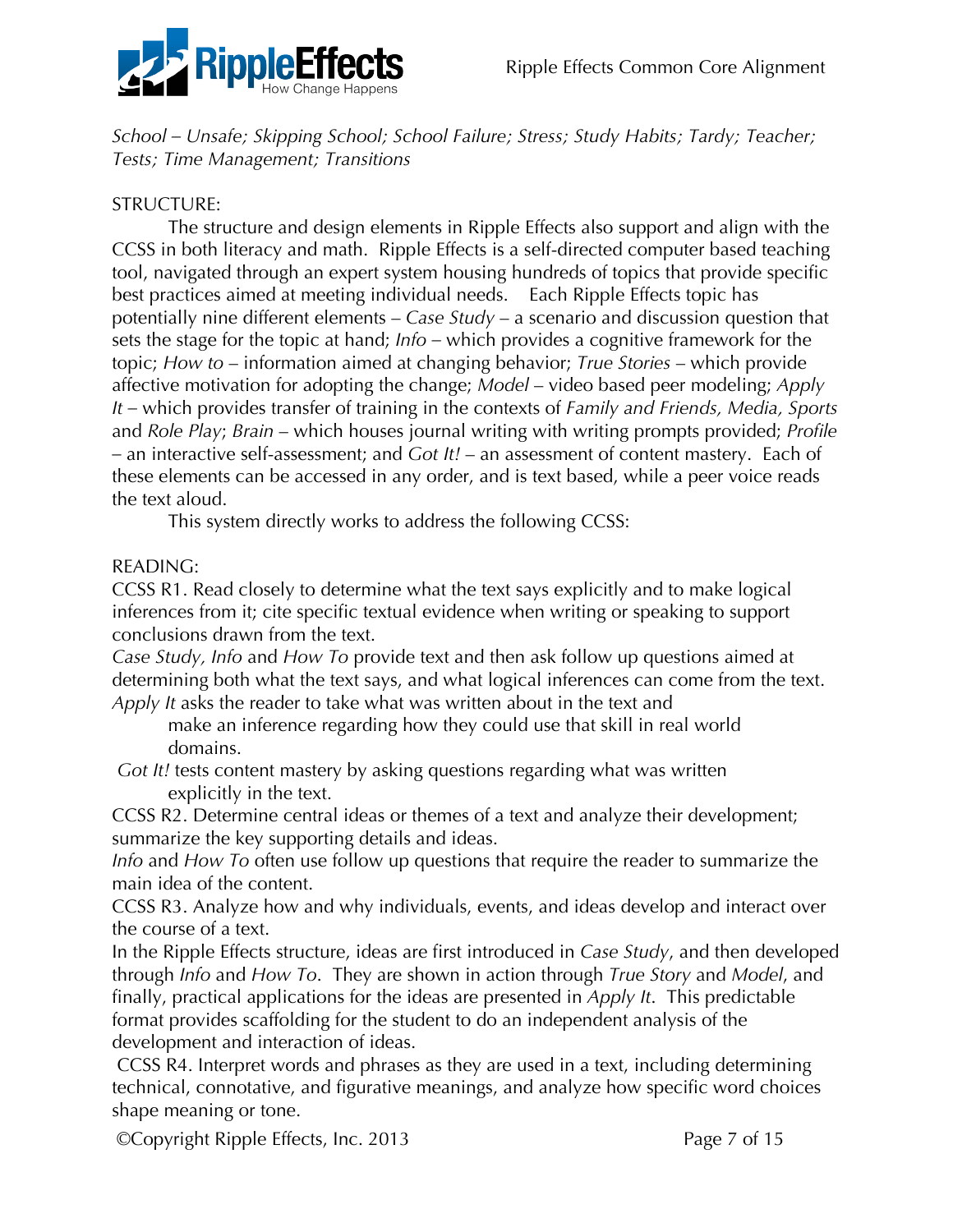

In every element of Ripple Effects readers are given a chance to interpret the words and phrases used in the text.

*Brain* will condense ideas from the text into words or short phrases (often figurative) meant as writing prompts to elicit further thinking and application of the text.

*Got It!* uses a variety of formats. In one format, the reader is asked to pair the beginning of a phrase with the correct ending.

CCSS R5. Analyze the structure of texts, including how specific sentences, paragraphs, and larger portions of the text (e.g., a section, chapter, scene, or stanza) relate to each other and the whole.

The individual is given the opportunity to maneuver through topics, and then through elements within each topic as they feel it most applies to them. Thus, they are given the chance to analyze how each of the

elements relate to each other and to the whole – for example, they can determine how the *Info* portion of the text relates to the *Apply It* portion of the text; noticing that one provides cognitive information,

while other provides practical application.

CCSS R6. Assess how point of view or purpose shapes the content and style of a text. As each element has a different purpose, the student assesses how the content and style is impacted.

*True Story* and *Case Study* show two points of view regarding the content of the text.

CCSS R7. Integrate and evaluate content presented in diverse media and formats, including visually and quantitatively, as well as in words.

Ripple Effects software delivers information in diverse formats.

*Case Study* uses a picture and text, along with a discussion question.

*Info* and *How To* use hand drawn pictures and text.

*True Story* uses video of people discussing their experiences with the topic. *Model* uses video vignettes of people role playing.

*Profile* and *Got It!* use interactive self-assessment and analysis.

CCSS R8. Delineate and evaluate the argument and specific claims in a text, including the validity of the reasoning as well as the relevance and sufficiency of the evidence.

As Ripple Effects is a curriculum aimed in part at supporting changes in behavior, the reader is required to evaluate the arguments for and ideas about how to make those changes, and then determine whether the reasoning, relevance, and validity in the argument is sufficient for the student to apply the suggested ideas.

CCSS R9. Analyze how two or more texts address similar themes or topics in order to build knowledge or to compare the approaches the authors take.

*Info* and *How To* link the reader to other topics that address similar themes in order to build their knowledge.

CCSS R10. Read and comprehend complex literary and informational texts independently and proficiently.

©Copyright Ripple Effects, Inc. 2013 Page 8 of 15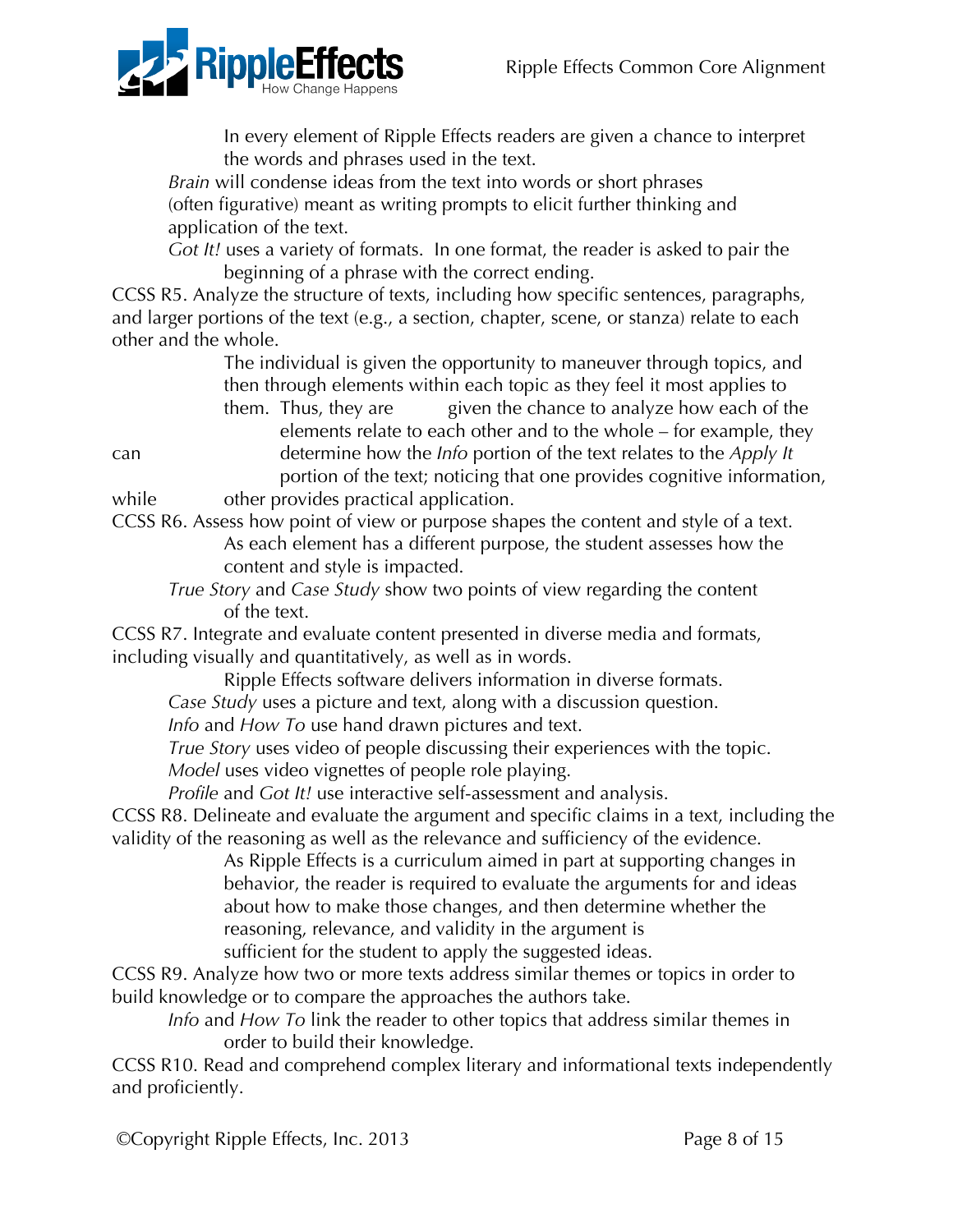

Ripple Effects is designed to be self-directed, thus the students read the texts independently.

The read aloud feature, where the student has the option of having the text read to them as they follow along, supports reading proficiency. \*

\**Reading Rockets* – a national multimedia literacy initiative offering information and resources on how young kids learn to read, published an article by Judith Gold and Akimi Gibson, *Reading Aloud to Build Comprehension.* The article states that reading aloud is the single most important activity for reading success (Bredekamp, Copple, & Neuman, 2000). It provides children with a demonstration of phrased, fluent reading (Fountas & Pinnell, 1996).

Children can listen on a higher language level than they can read, so reading aloud makes complex ideas more accessible and exposes children to vocabulary and language patterns that are not part of everyday speech. (http://www.readingrockets.org/article/343/, 2001*)*.

#### WRITING:

CCSS W2. Write informative/explanatory texts to examine and convey complex ideas and information clearly and accurately through the effective selection, organization, and analysis of content.

*Brain* asks students questions around the content and affords them

the opportunity to write their responses and thoughts in a journal format. CCSS W4. Produce clear and coherent writing in which the development, organization, and style are appropriate to task, purpose, and audience.

*Brain* responses use the task of journal writing, broken into five purposes:

goals, options, feelings, experiences, and who can help. This allows students to adapt their writing to these purposes, while understanding the uniqueness of having themselves as the audience.

CCSS W6. Use technology, including the Internet, to produce and publish writing and to interact and collaborate with others.

*Brain* responses are produced using the Ripple Effects software. CCSS W9. Draw evidence from literary or informational texts to support analysis, reflection, and research.

*Info* provides informational text to support students' reflection.

CCSS W10. Write routinely over extended time frames (time for research, reflection, and revision) and shorter time frames (a single sitting or a day or two) for a range of tasks, purposes, and audiences.

*Brain* responses are writing responses over a shorter time frame.

# SPEAKING AND LISTENING:

CCSS SL1. Prepare for and participate effectively in a range of conversations and collaborations with diverse partners, building on others' ideas and expressing their own clearly and persuasively.

*Apply It* asks the reader to prepare for a wide range of conversations with a variety of partners, including family, friends, and coaches.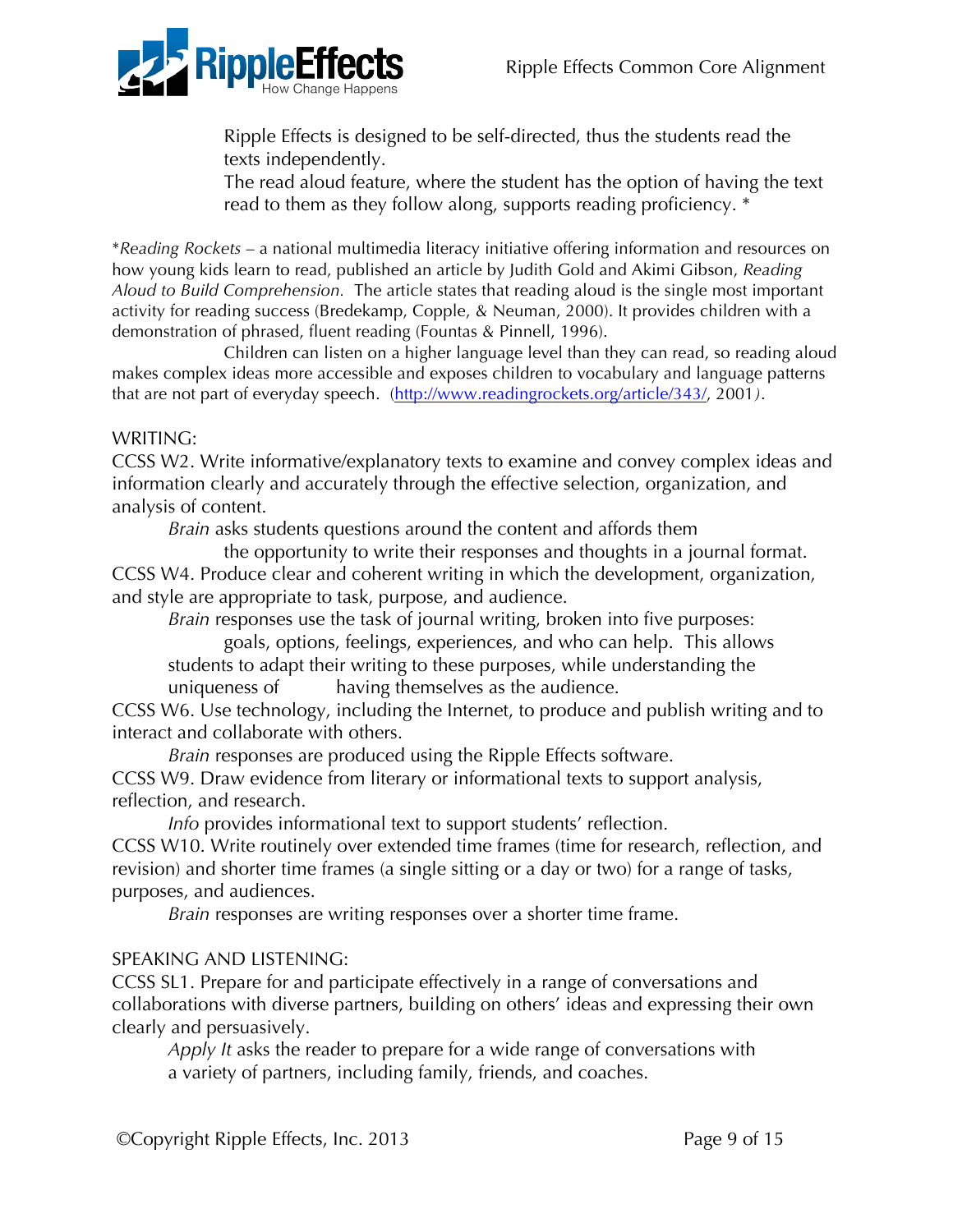

CCSS SL2. Integrate and evaluate information presented in diverse media and formats, including visually, quantitatively, and orally.

*Case Study, Info,* and *How To* present information visually.

*True Story* and *Model* present information both visually and orally.

*Profile* and *Got It!* present information quantitatively, as does the scorecard that records a students progress through the topics.

CCSS SL3. Evaluate a speaker's point of view, reasoning, and use of evidence and rhetoric. *Case Study* and *True Story* allow the reader to hear one person's point of view regarding a topic.

CCSS SL4. Present information, findings, and supporting evidence such that listeners can follow the line of reasoning and the organization, development, and style are appropriate to task, purpose, and audience.

*Model* often shows students how to present information in ways that listeners can follow through role playing positive examples of how to have important conversations.

*Apply It* gives students scenarios in which to practice presenting information. CCSS SL6. Adapt speech to a variety of contexts and communicative tasks, demonstrating command of formal English when indicated or appropriate.

*Apply It* gives scenarios where students are asked to present similar information in a variety of contexts and to a variety of audiences, some requiring more formal English than others.

# LANGUAGE:

CCSS L3. Apply knowledge of language to understand how language functions in different contexts, to make effective choices for meaning or style, and to comprehend more fully when reading or listening.

As Ripple Effects develops content over a range of elements, students have the opportunity to see how language functions in a variety of contexts.

CCSS L4. Determine or clarify the meaning of unknown and multiple-meaning words and phrases by using context clues, analyzing meaningful word parts, and consulting general and specialized reference materials, as appropriate.

The read aloud structure allows students the chance to hear words in context as they work to understand their meaning.

*Info* and *How To* often begin with a word and it's definition, as it is being used in the elements context.

*Got it!* tests a student's knowledge of potentially new vocabulary.

CCSS L5. Demonstrate understanding of figurative language, word relationships, and nuances in word meanings.

Figurative language is used within each Ripple Effects element. *Brain* provides words, phrases, and figurative language as writing prompts for students to build off of to demonstrate their understanding of the language.

©Copyright Ripple Effects, Inc. 2013 Page 10 of 15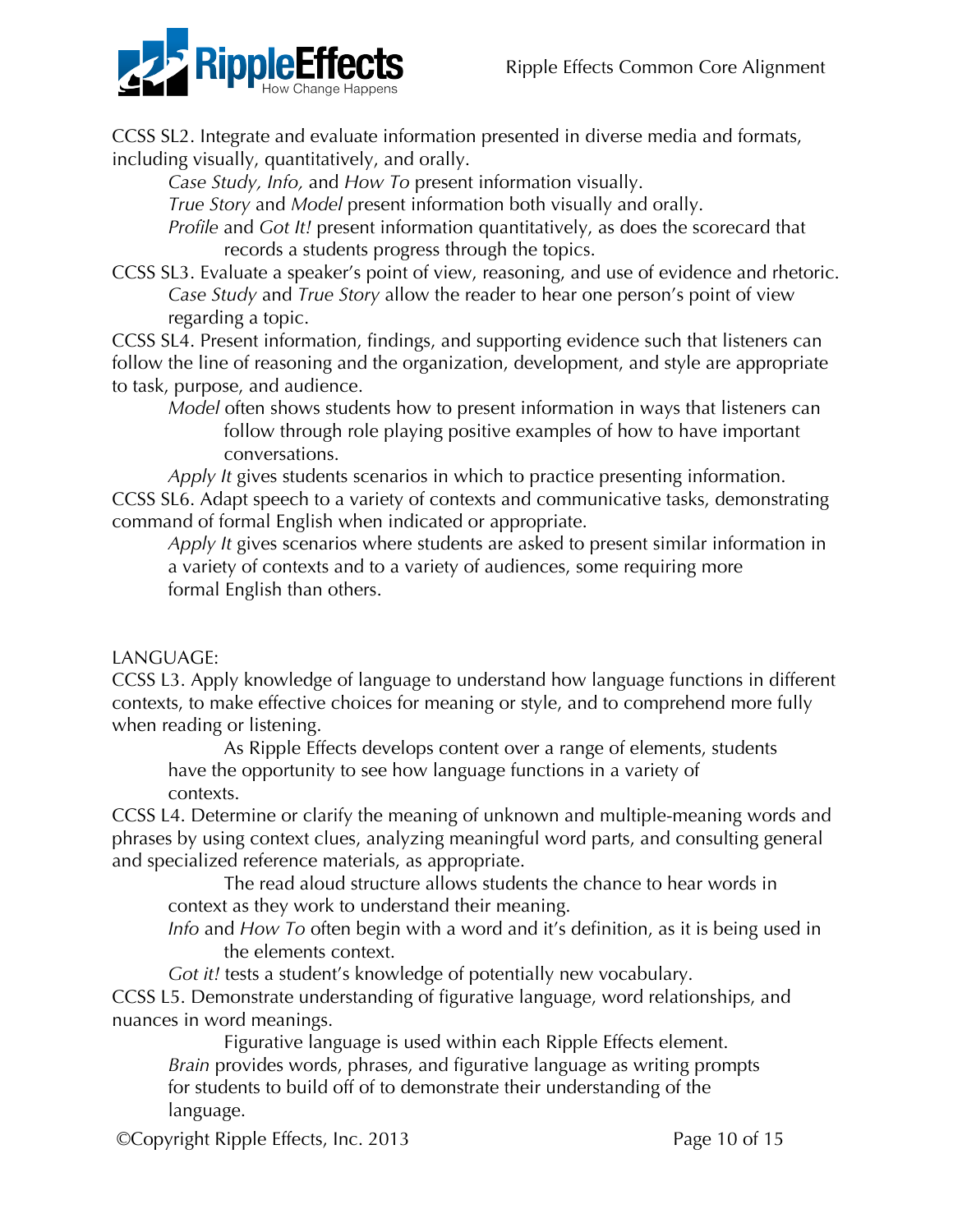

*Got It!* uses one iteration where the beginning word or phrase is given, and students are asked to match it with either a related word, or the ending of the phrase. At times, the ending is seen first, and must be matched with the beginning, allowing even more practice demonstrating the understanding of word relationships.

CCSS L6. Acquire and use accurately a range of general academic and domain-specific words and phrases sufficient for reading, writing, speaking, and listening at the college and career readiness level; demonstrate independence in gathering vocabulary knowledge when encountering an unknown term important to comprehension or expression.

> Due to the self-directed nature of Ripple Effects software, students are given practice at independently gathering vocabulary knowledge while working through the topics and elements.

# MATHEMATICAL PRACTICES:

While not directly related to mathematics, Ripple Effects structures help students to develop skills required to demonstrate the standards for mathematical practice across other domains.

CCSS M1. Make sense of problems and persevere in solving them.

*Got it!* asks students questions and allows them to continue working on their answers until they have solved the problem.

CCSS M2. Reason abstractly and quantitatively.

*Case Study, Info,* and *How To* include discussion questions that ask students to reason abstractly.

CCSS M3. Construct viable arguments and critique the reasoning of others.

*Apply It* asks students to critique the reasoning of others, paying special attention to how ideas and arguments are presented in the *Media*.

CCSS M4. Model with mathematics.

*Apply It* sometimes asks students to keep track of information using charts and then to interpret what they have discovered.

*Profile* presents information graphically, and then helps students to analyze that information.

CCSS M5. Use appropriate tools strategically.

As students navigate through Ripple Effects independently, they use the tools of the topic lists and the elements strategically to meet their individual need.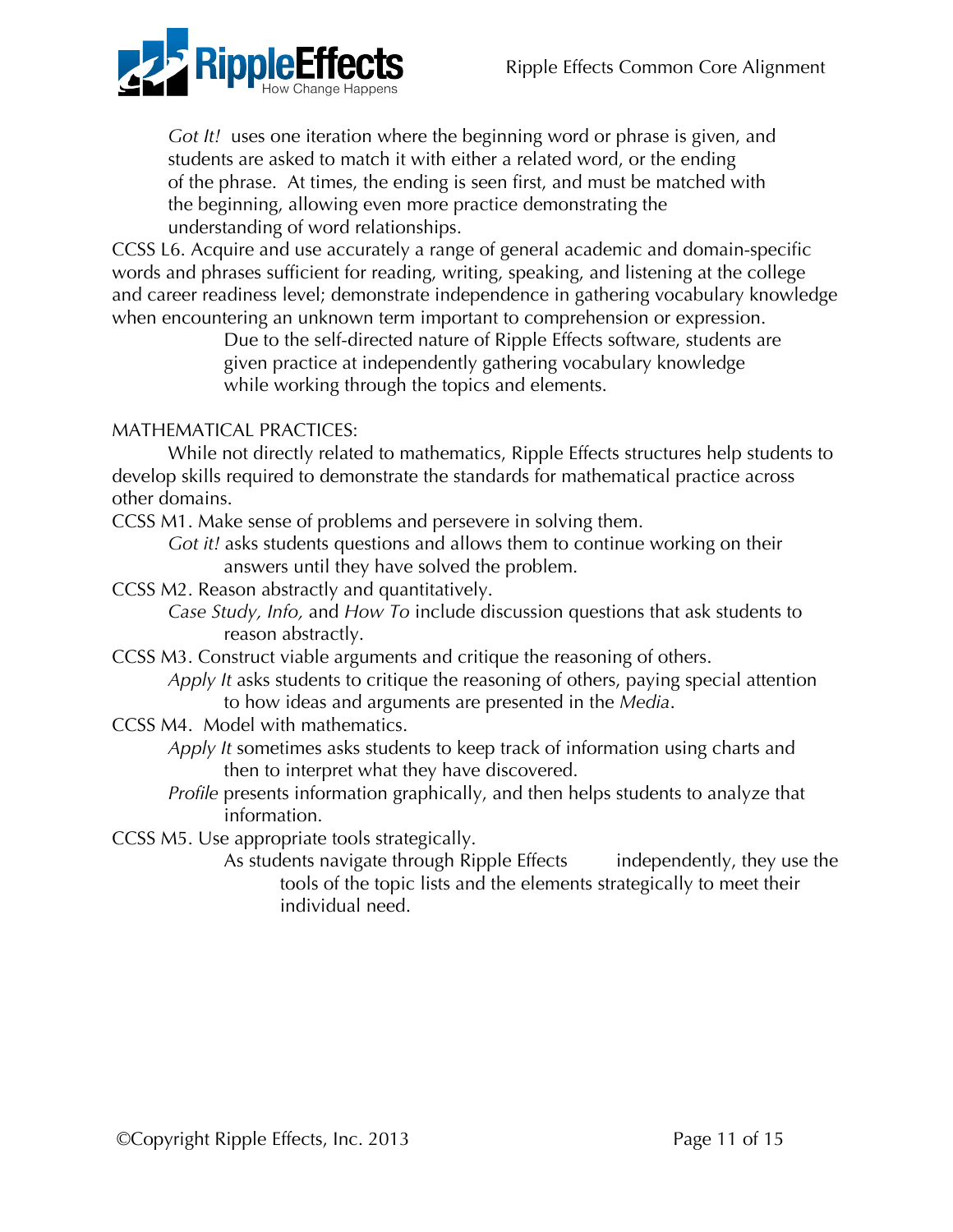

In chart format, this alignment looks like the following, with the type of standard – Reading, Writing, Speaking and Listening, Language, and Math on the vertical, and corresponding number of that standard on the horizontal.

|           | 1                                                                | $\overline{2}$                    | 3                    | $\overline{4}$                     | 5                        | 6                                      | 7   | 8   | 9               | 10           |
|-----------|------------------------------------------------------------------|-----------------------------------|----------------------|------------------------------------|--------------------------|----------------------------------------|-----|-----|-----------------|--------------|
| ${\sf R}$ | Case<br>Study,<br>Info,<br>How<br>To,<br>Apply<br>It, Got<br>it! | Info,<br>How To                   | All                  | All<br>Brain,<br>Got it!           | All                      | All<br>Case<br>Study,<br>True<br>Story | All | All | Info,<br>How To | All          |
| W         |                                                                  | <b>Brain</b>                      |                      | <b>Brain</b>                       |                          | <b>Brain</b>                           |     |     | <b>Info</b>     | <b>Brain</b> |
| <b>SL</b> | Apply It                                                         | All                               | True<br><b>Story</b> | Model,<br>Apply It                 |                          | Apply It                               |     |     |                 |              |
| L         |                                                                  |                                   | All                  | All<br>Info,<br>How To,<br>Got It! | All<br>Brain,<br>Got it! | All                                    |     |     |                 |              |
| M         | Got It!                                                          | Case<br>Study,<br>Info,<br>How To | Apply It             | Apply It,<br>Profile               | All                      |                                        |     |     |                 |              |

# SKILLS USED IN EACH LESSON:

The Ripple Effect system asks students to utilize particular skills while working through each topic. Thus, it is possible to align the individual lessons within Ripple Effects to the Common Core State Standards as well. In this way, a student or teacher can be intentional in working on CCSS as they support students in working through Ripple Effects. For example, in the Ripple Effects topic *Learning Styles* – a number of the CCSS come into play.

*Case Study* begins with a scenario about a boy with a particular learning style, sharing his point of view about this concept and asking the reader to assess how the speaker might feel: CCSS SL3. Evaluate a speaker's point of view, reasoning, and use of evidence and rhetoric.

It then uses open-ended questions to ask students to reflect on what they have read and to make some inferences about it – thus utilizing CCSS R1. Read closely to determine what the text says explicitly and to make logical inferences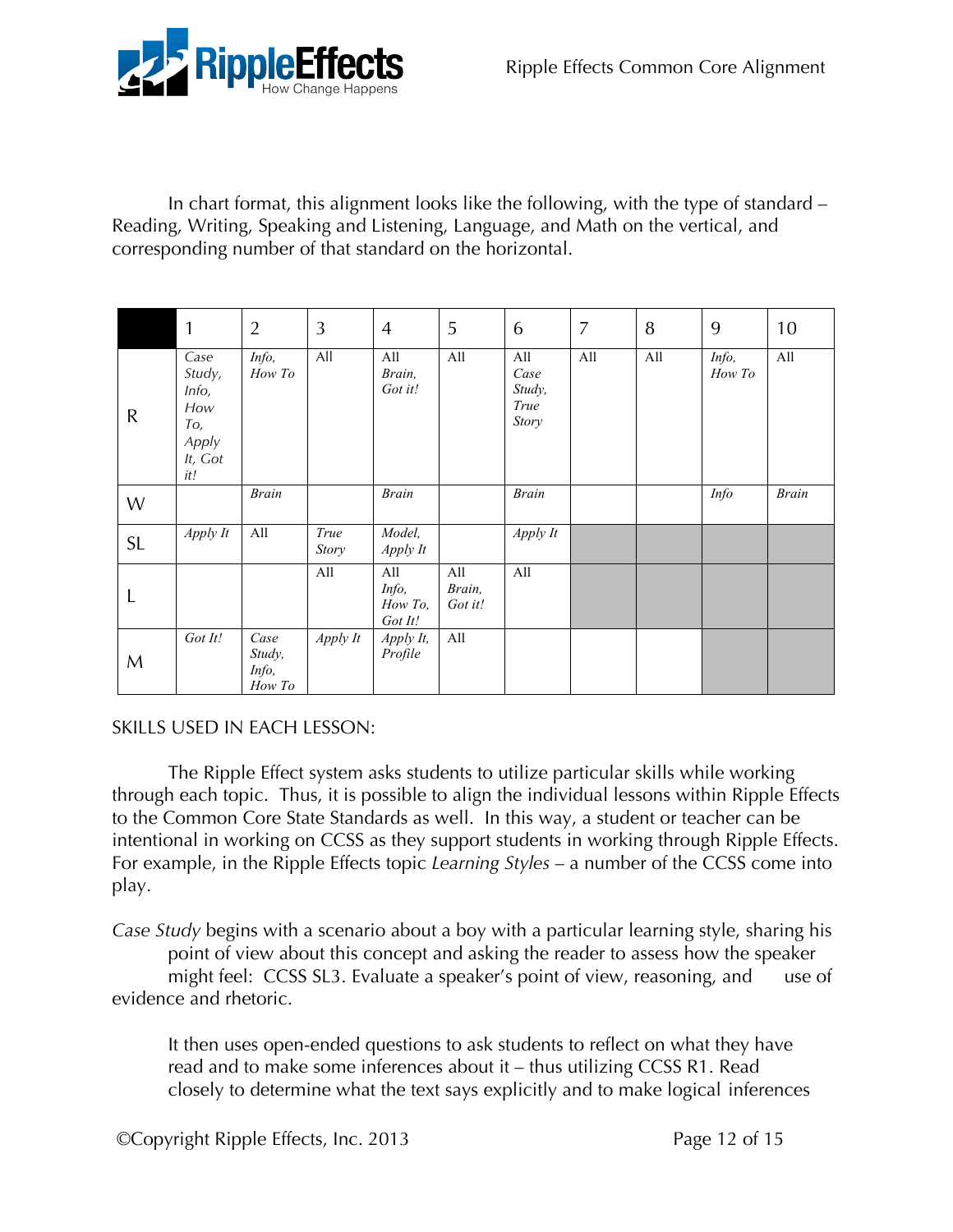

from it; cite specific textual evidence when writing or speaking to support conclusions drawn from the text.

- In *Info* information about learning styles is given, including a link to another Ripple Effects topic, Intelligence. Thus, a student is given a chance to practice CCSS R9. Analyze how two or more texts address similar themes or topics in order to build knowledge or to compare the approaches the authors take.
- *How To* addresses many of the CCSS. First, it, too, links to other topics in Ripple Effects, CCSS R 9. In the behavioral steps, it asks a student to have similar conversations with teachers and with friends: CCSS SL1. Prepare for and participate effectively in a range of conversations and collaborations with diverse partners, building on others' ideas and expressing their own clearly and persuasively.
- *True Story* presents a woman's experience in regards to her own learning style and then asks the student to reflect the speakers point of view in regards to learning styles, CCSS R6. Assess how point of view or purpose shapes the content and style of a

text.

In addition, it asks the students to go back through the text, in essence summarizing the key details from what was read and spoken, CCSS R2. Determine central ideas or themes of a text and analyze their development; summarize the key supporting details and ideas.

- *Model* shows a student role-playing a conversation with an adult, again CCSS SL1. Prepare for and participate effectively in a range of conversations and collaborations with diverse partners, building on others' ideas and expressing their own clearly and persuasively.
- *Apply It* gives the student the opportunity to practice what they are discovering about learning styles. In particular, it has them make logical inferences about what they've learned when guessing what another person's learning style might be. CCSS R1. Read closely to determine what the text says explicitly and to make logical inferences from it; cite specific textual evidence when writing or speaking to support conclusions drawn from the text.

It has them use the skills in CCSS R7. Integrate and evaluate content presented in diverse media and formats, including visually and quantitatively, as well as in words, since not only is the Ripple Effects information itself presented in diverse media formats, the *Apply It* element in this topic includes watching a media program and applying the learning styles information to that program.

It addresses CCSS SL6. Adapt speech to a variety of contexts and communicative tasks, demonstrating command of formal English when

©Copyright Ripple Effects, Inc. 2013 Page 13 of 15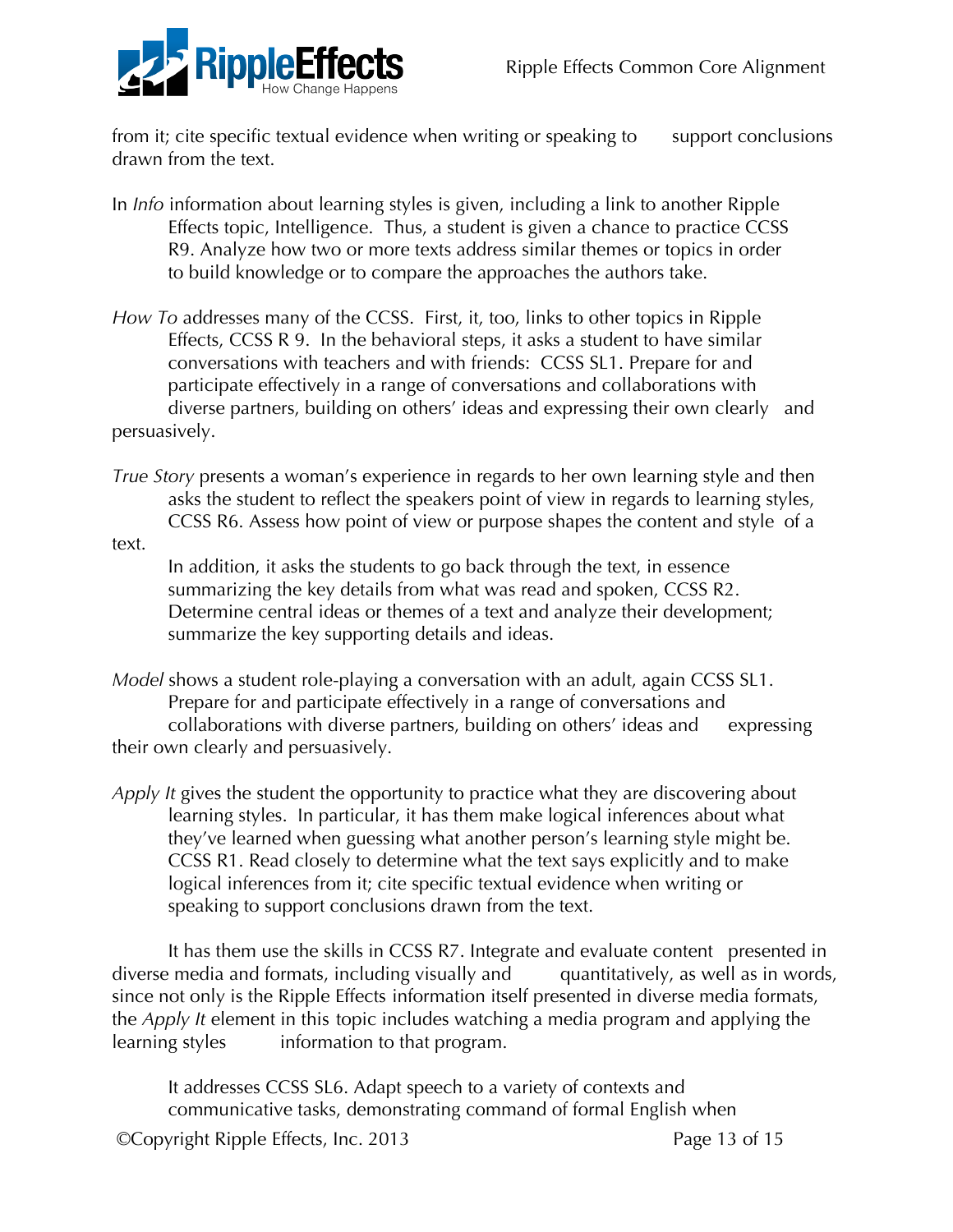

indicated or appropriate by asking students to prepare for conversations regarding a similar topic, but adjusting to a new audience – family member, friend, role play partner.

It also addresses CCSS SL4. Present information, findings, and supporting evidence such that listeners can follow the line of reasoning and the organization, development, and style are appropriate to task, purpose, and audience. By nature of the topic (learning styles) the role play tab is teaching students to adjust their way of conversing with another based on that person's learning style – finding a way to present information such that a listener can more easily follow the line of reasoning.

- *Brain* provides opportunity for students to "write explanatory texts" to examine their ideas about learning styles- CCSS W2. Write informative/explanatory texts to examine and convey complex ideas and information clearly and accurately through the effective selection, organization, and analysis of content, while typing their responses into the Ripple Effects software– CCSS W6. Use technology, including the Internet, to produce and publish writing and to interact and collaborate with others.
- *Profile* asks students questions about their own learning styles and then publishes their results in a graph format to analyze: CCSS M4. Model with mathematics.
- Finally, *Got It!* asks the reader to return to the text to assess content mastery –CCSS R1. Read closely to determine what the text says explicitly and to make logical inferences from it; cite specific textual evidence when writing or speaking to support conclusions drawn from the text.

In chart format again, this alignment looks like the following, with the type of standard – Reading, Writing, Speaking and Listening, Language, and Math on the vertical, and corresponding number of that standard on the horizontal.

|              | 1                                         | $\overline{2}$ | 3             | $\overline{4}$ | 5 | 6             | $\overline{7}$ | 8 | 9               | 10 |
|--------------|-------------------------------------------|----------------|---------------|----------------|---|---------------|----------------|---|-----------------|----|
| $\mathsf{R}$ | Case<br>Study;<br>Apply<br>It; Got<br>It! | True<br>Story  |               |                |   | True<br>Story | Apply It       |   | Info,<br>How To |    |
| W            |                                           | <b>Brain</b>   |               |                |   | <b>Brain</b>  |                |   |                 |    |
| <b>SL</b>    | $How$<br>To;<br>Model                     |                | Case<br>Study | Apply It       |   | Apply It      |                |   |                 |    |
| L            |                                           |                |               |                |   |               |                |   |                 |    |
| M            |                                           |                |               | Profile        |   |               |                |   |                 |    |